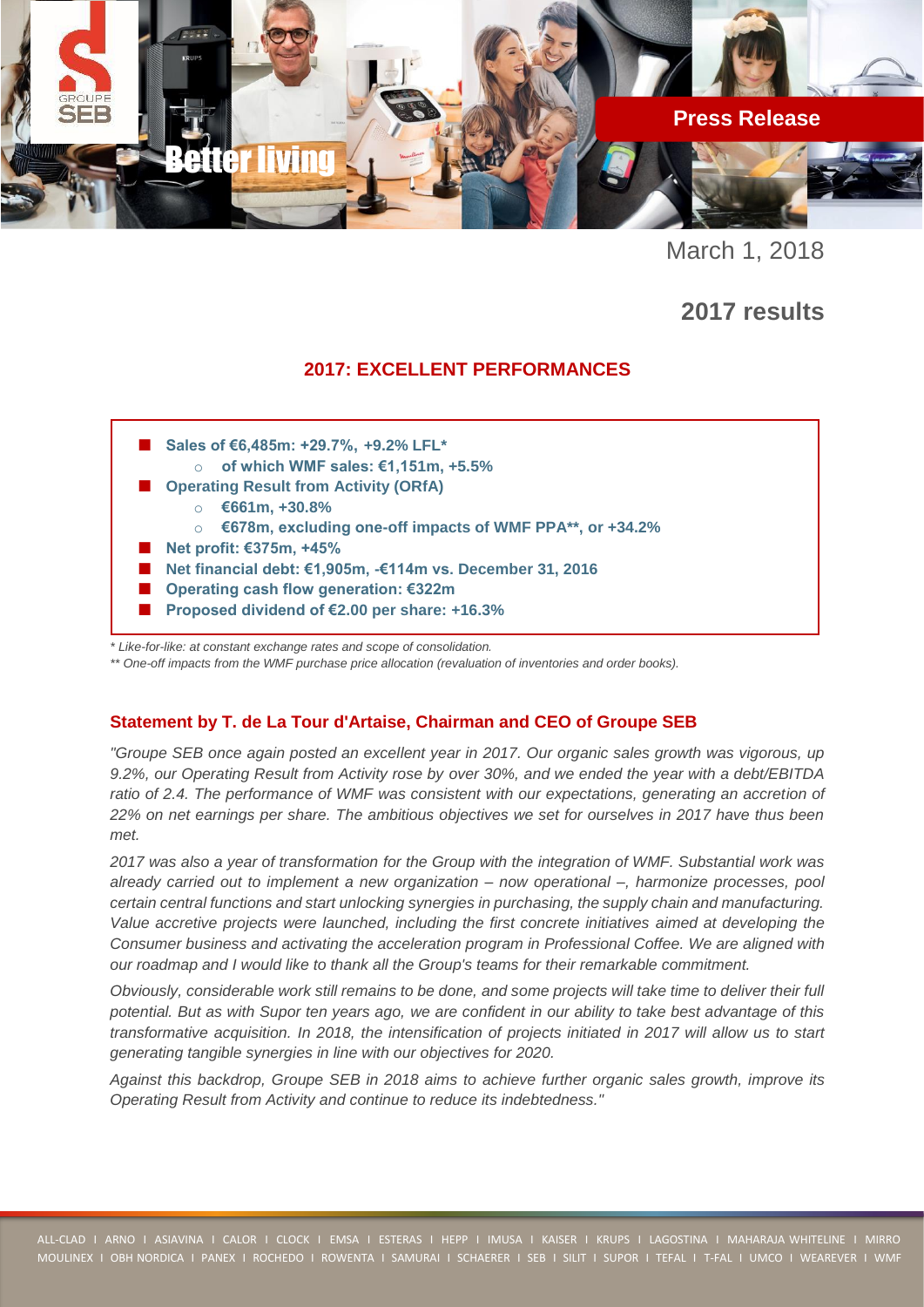

## **RESULTS**

| <b>Consolidated financial results</b><br>$(\epsilon m)$                | 2016  | 2017  | Change<br>2016/2017     |  |
|------------------------------------------------------------------------|-------|-------|-------------------------|--|
| <b>Sales</b>                                                           | 5,000 | 6,485 | $+29.7%$<br>$+9.2%$ Ifl |  |
| <b>Operating Result from Activity</b><br>(ORfA)                        | 505   | 661   | $+30.8%$                |  |
| ORfA before one-off PPAs                                               | 505   | 678   | $+34.2%$                |  |
| Operating profit                                                       | 426   | 580   | $+35.9%$                |  |
| Profit attributable to owners of<br>the parent                         | 259   | 375   | $+45.0%$                |  |
| Net debt at 12/31                                                      | 2,019 | 1.905 | $-£114m$                |  |
| Rounded figures in $\epsilon$ m<br>% calculated on non-rounded figures |       |       |                         |  |

### **SALES**

Groupe SEB reported sales of €6,485 million in 2017, for an increase of nearly 30% year-on-year. This included organic growth of 9.2%, a currency effect of -2% (stemming primarily from the depreciation of the yuan, pound sterling, Turkish lira, Egyptian lira and US dollar), a scope effect of €1,195 million (integration of WMF at January 1 and EMSA for six more months than in 2016) and the reclassification of Supor's marketing expenses as a sales decrease, for -€74 million. Vigorous organic sales growth throughout the year was driven by all product lines and by the vast majority of geographical regions. This growth should be viewed in the light of high comparatives: +8.0% in 2015 and +6.1% in 2016. In parallel, WMF business activity grew 5.5% over the period, bolstered in particular by strong momentum in Professional Coffee.

## **OPERATING RESULT FROM ACTIVITY**

Operating Result from Activity (ORfA) totaled €661 million, up 30.8% and comprising the following:

- excluding WMF, Group ORfA amounted to **€583 million**, up 15% on 2016. Hence, Group operating margin excluding WMF came out at approximately 11%. In addition, the currency effect (-€10 million) was much lower than in previous years (-€122 million in 2016 in particular);
- WMF ORfA excluding one-off PPAs was **€95 million**, up 12% on 2016;
- the one-off impacts of the WMF purchase price allocation (revaluation of inventories and order books) represented **-€17 million** and were fully recognized in first-half 2017. Consequently, WMF's net contribution to Group ORfA totaled **€78 million**.

As such, Group Operating Result from Activity in 2017 excluding one-off impacts of the WMF purchase price allocation amounted to **€678 million, up 34.2%**, for an operating margin of **10.5%.** It should be noted that the integration of WMF's Small Domestic Equipment business into the Group's market companies will not allow for this detailed analysis in 2018.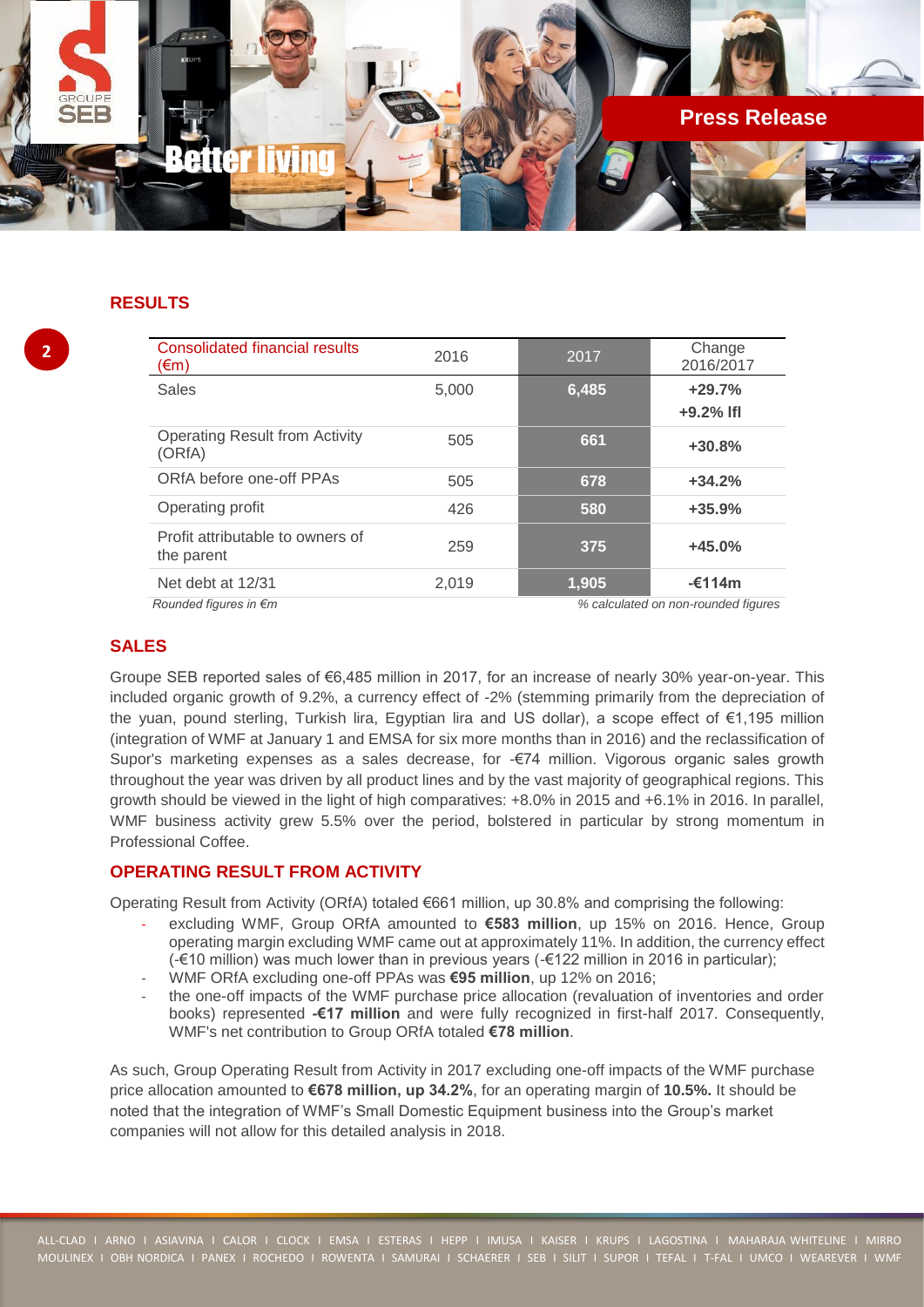

In addition, organic growth in ORfA can be broken down as follows:

- a positive volume effect of €133 million;
- a positive mix-price effect of €80 million, which, versus previous years, is largely driven by an improvement in the mix;
- a €32 million increase in production costs, particularly reflecting more expensive raw materials starting in the summer period (aluminium, nickel, copper, plastics…). This rise in costs was only partially offset by better absorption of industrial costs, thanks to an increase in volumes;
- a €70m increase in investment in growth drivers; approximately a quarter allocated to innovation and three quarters for advertising and marketing;
- a €22 million increase in commercial and administrative expenses.

### **OPERATING PROFIT AND NET PROFIT**

At end-December 2017, the Group's operating profit in its new scope totaled **€580 million**, compared with €426 million in 2016. The figure takes account of discretionary and non-discretionary profit-sharing expense of **€38 million**, practically stable on last year. It also includes other operating income and expense of -€44 million (-€42 million in 2016), composed primarily of the industrial and logistics reorganization implemented in Brazil (transfer of production from the Mooca and San Bernardo sites to the new Itatiaia site), charges stemming from the integration of WMF and the pooling of Groupe SEB and WMF entities in several countries, and expenses incurred by the creation of the Group's global Innovation Hub in Lyon for the Small Electrical Appliance business.

Net financial expense came out at **-€72 million**, compared with -€58 million in 2016. At **€35 million** (€30 million in 2016), interest expense rose moderately despite the increase in debt, mainly due to the excellent financing conditions for the acquisition of WMF. Other financial expense primarily included a  $\epsilon$ 9 million increase in the fair value of the optional part of the November 2016 convertible bond issue and unfavorable currency translation adjustments.

Net profit amounted to **€375 million**, up 45%. The total included a tax expense of €99 million representing an exceptionally low effective tax rate of **19.5%** in 2017, thanks notably to a non-recurring effect of the tax reform in the United States and the restitution of the tax on dividends in France. It also comprised non-controlling interests of €34 million, up on last year owing to the continued improvement of Supor's performance in China.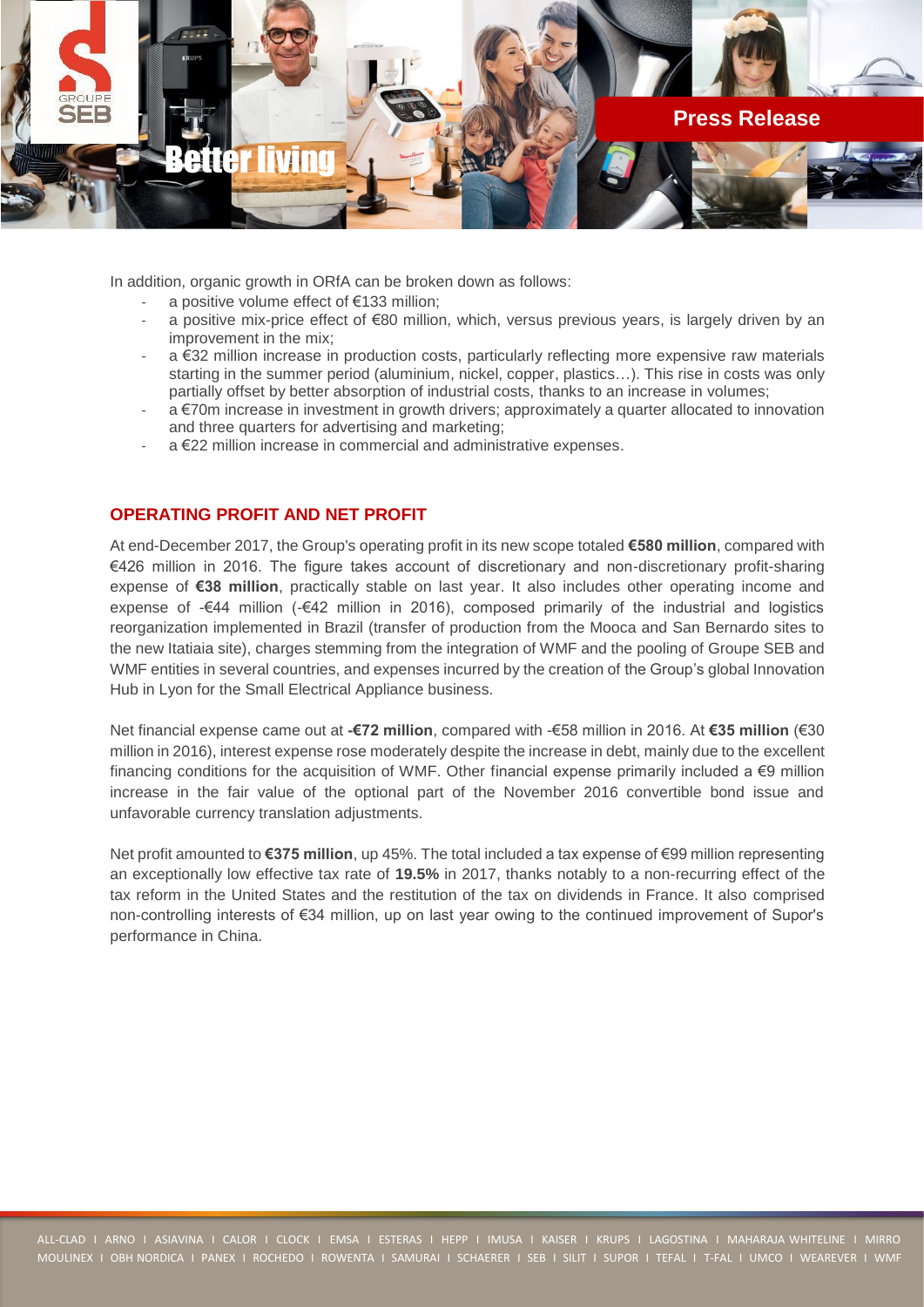

## **BALANCE SHEET**

**4**

At December 31, 2017, equity stood at **€1,964 million**, an increase of €128 million on end-2016 despite the inclusion of negative translation adjustments of €148 million (penalizing effect of the yuan, US dollar, Brazilian real and Colombian peso).

At end-2017, net debt totaled **€1,905 million**, compared with €2,019 million a year earlier. The €114 million decrease can be attributed to the robust generation of operating cash flow. This last amounted to **€322 million** for the year, used in part, excluding dividend payments and share purchases, to cover nonoperational outflows (mainly restructurings under way, WMF integration costs and the acquisition of Swizzz Prozzz).

At end-2017, the working capital requirement stood at €1,222 million, equal to **18.8%** of Group sales (19.6% at end-2016). WMF had a slight negative impact on this ratio, which amounted to 18.2% for the former business scope.

The Group thus ended the year with a **debt to equity ratio of 97%** (110% on a pro forma basis at end-2016) and a **net debt / adjusted EBITDA ratio of 2.4**, compared with 2.8 at December 31, 2016. This ratio is consistent with the debt reduction objectives announced in May 2016.

## **DIVIDEND**

Meeting on February 27, 2018, the Board of Directors proposed the distribution of a dividend of **€2.00 per share in respect of the 2017 financial year, up 16.3%**. The increase reflects both the excellent performances in 2017 and the Board's confidence in the outlook for the Group and in its ability to continue integrating WMF in the best conditions. For shareholders having held shares under the registered form for more than 2 years, the dividend will be increased by a loyalty bonus of 10%, taking the total dividend to **€2.20 per share** (for holdings below 0.5% of the capital).

The coupon detachment date is set for May 21 and the dividend will be paid on May 23, 2018.

### **POST-BALANCE SHEET EVENTS**

### **Groupe SEB strengthens its position in Egypt**

With a view to strengthening their long-standing cooperation, Groupe SEB and the Zahran family have set up a new entity, Groupe SEB Egypt Zahran, owned 55% by Groupe SEB and 45% by Zahran. Bringing together the small electrical appliance and cookware businesses, the company aims to:

- accelerate sales growth in Egypt and take best advantage of the market's strong potential;
- capitalize on the relationship of trust established over a number of years with the Zahran family;
- strengthen the Group's production base in the region to facilitate access to certain markets in Africa and the Middle East.

The transaction has been submitted to the approval of the Egyptian regulatory authorities and should be finalized in second-quarter 2018. Groupe SEB posted sales of around €20 million in Egypt in 2017. The sales of the new entity are expected to be around €40 million.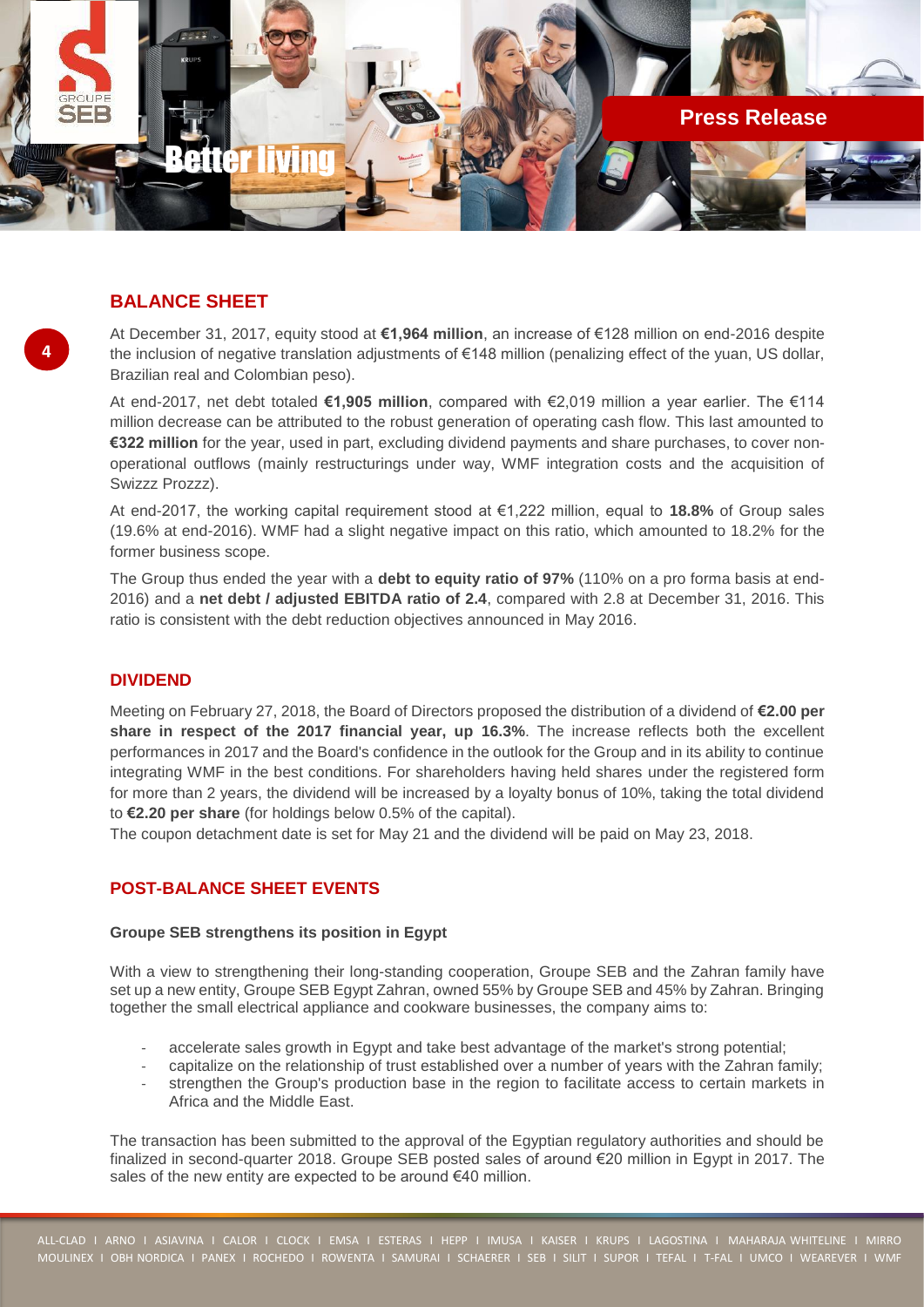

## **OUTLOOK FOR 2018**

Groupe SEB posted an excellent year in 2017, combining strong performances in line with its objectives and a promising start from WMF.

Like 2017, 2018 will be a rich and busy year marked by a two-fold objective:

- Pursue the Group's profitable growth (former scope) in a small household equipment market that should remain buoyant, by continuing to harness our solid fundamentals – innovation, the power of our brands, broad distribution, international presence, industrial expertise and top-quality execution – to make a difference.
- Pursue in parallel the integration of WMF by rolling out the projects initiated, executing investment and acceleration plans in Professional Coffee, implementing the actions to improve profitability in the Consumer business, and ramping up operational synergies. Delivering on all these topics will once again call for a strong mobilization of the teams.

Moreover, the economic environment is likely to be more challenging in 2018 in terms of commodities and currencies. Despite high comparatives for the former scope and an exceptional 2017 in Professional Coffee for WMF, Groupe SEB's objective in 2018 is to achieve further organic sales growth, improve its Operating Result from Activity and continue to reduce its debt level in order to bring its net debt / adjusted EBITDA ratio down below 2 at the end of 2018.

*Groupe SEB's consolidated and company financial statements at December 31, 2017 were approved by the Board of Directors on February 27, 2018.*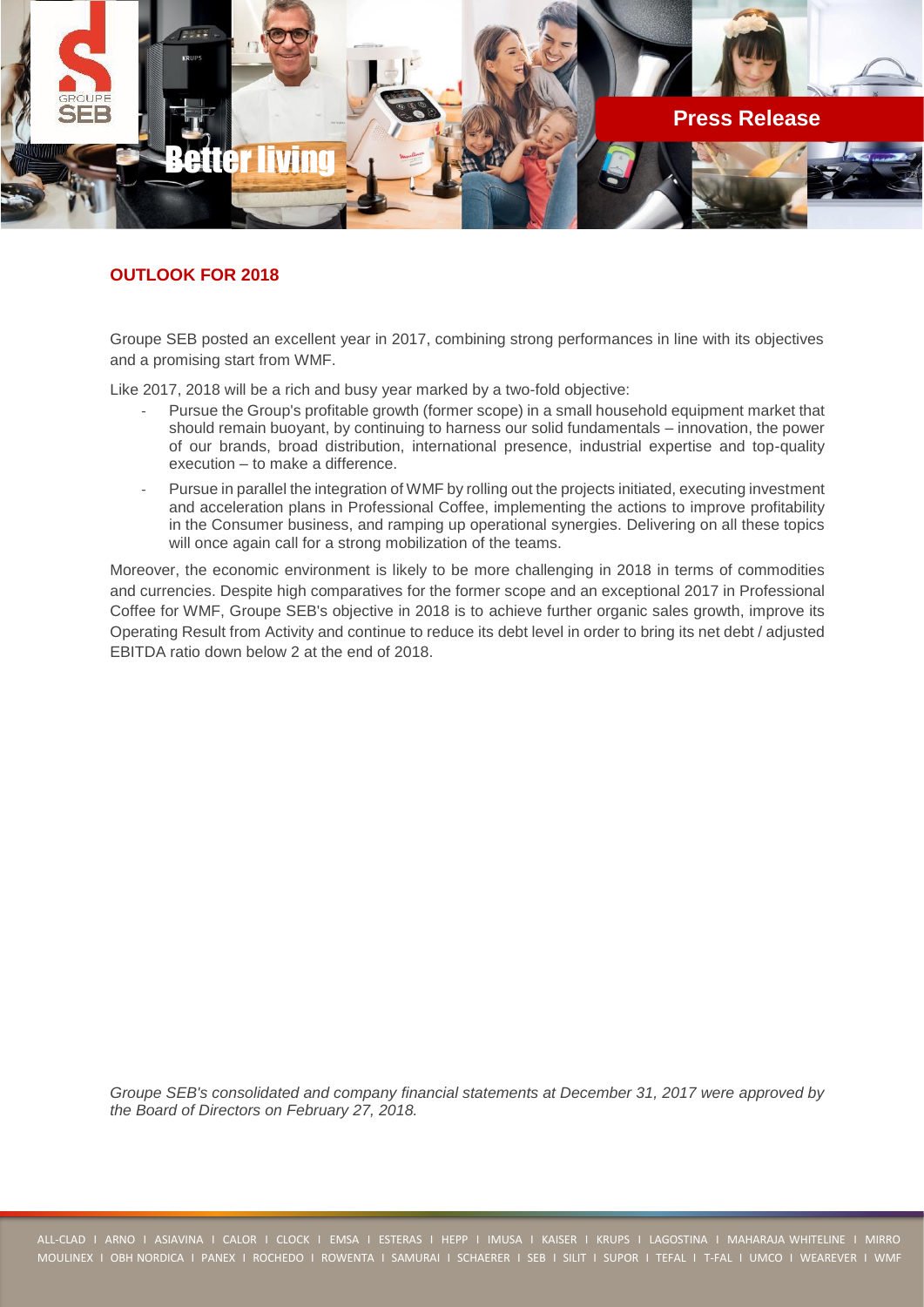

## **CONSOLIDATED INCOME STATEMENT**

| $(\epsilon$ million)                                        | 12/31/2017 | 12/31/2016 | 12/31/2015 |
|-------------------------------------------------------------|------------|------------|------------|
| Revenue                                                     | 6,484.6    | 4,999.7    | 4,769.7    |
| Operating expenses                                          | (5,824.0)  | (4, 494.5) | (4, 341.7) |
| <b>OPERATING RESULT FROM ACTIVITY</b>                       | 660.6      | 505.2      | 428.0      |
| Discretionary and non-discretionary profit-sharing          | (37.6)     | (36.7)     | (31.4)     |
| <b>RECURRING OPERATING PROFIT</b>                           | 623.1      | 468.5      | 396.6      |
| Other operating income and expense                          | (43.6)     | (42.2)     | (25.3)     |
| <b>OPERATING PROFIT</b>                                     | 579.5      | 426.3      | 371.3      |
| Finance costs                                               | (34.9)     | (29.8)     | (27.5)     |
| Other financial income and expense                          | (36.7)     | (28.2)     | (20.3)     |
| Share of profits of associates                              |            |            |            |
| <b>PROFIT BEFORE TAX</b>                                    | 507.9      | 368.3      | 323.5      |
| Income tax expense                                          | (99.3)     | (77.7)     | (82.4)     |
| <b>PROFIT FOR THE PERIOD</b>                                | 408.6      | 290.8      | 241.1      |
| Non-controlling interests                                   | (33.6)     | (32.2)     | (35.2)     |
| <b>PROFIT ATTRIBUTABLE TO SEB S.A.</b>                      | 375.0      | 258.6      | 205.9      |
| <b>PROFIT ATTRIBUTABLE TO SEB S.A. PER SHARE (in units)</b> |            |            |            |
| Basic earnings per share                                    | 7.56       | 5.20       | 4.20       |
| Diluted earnings per share                                  | 7.50       | 5.15       | 4.14       |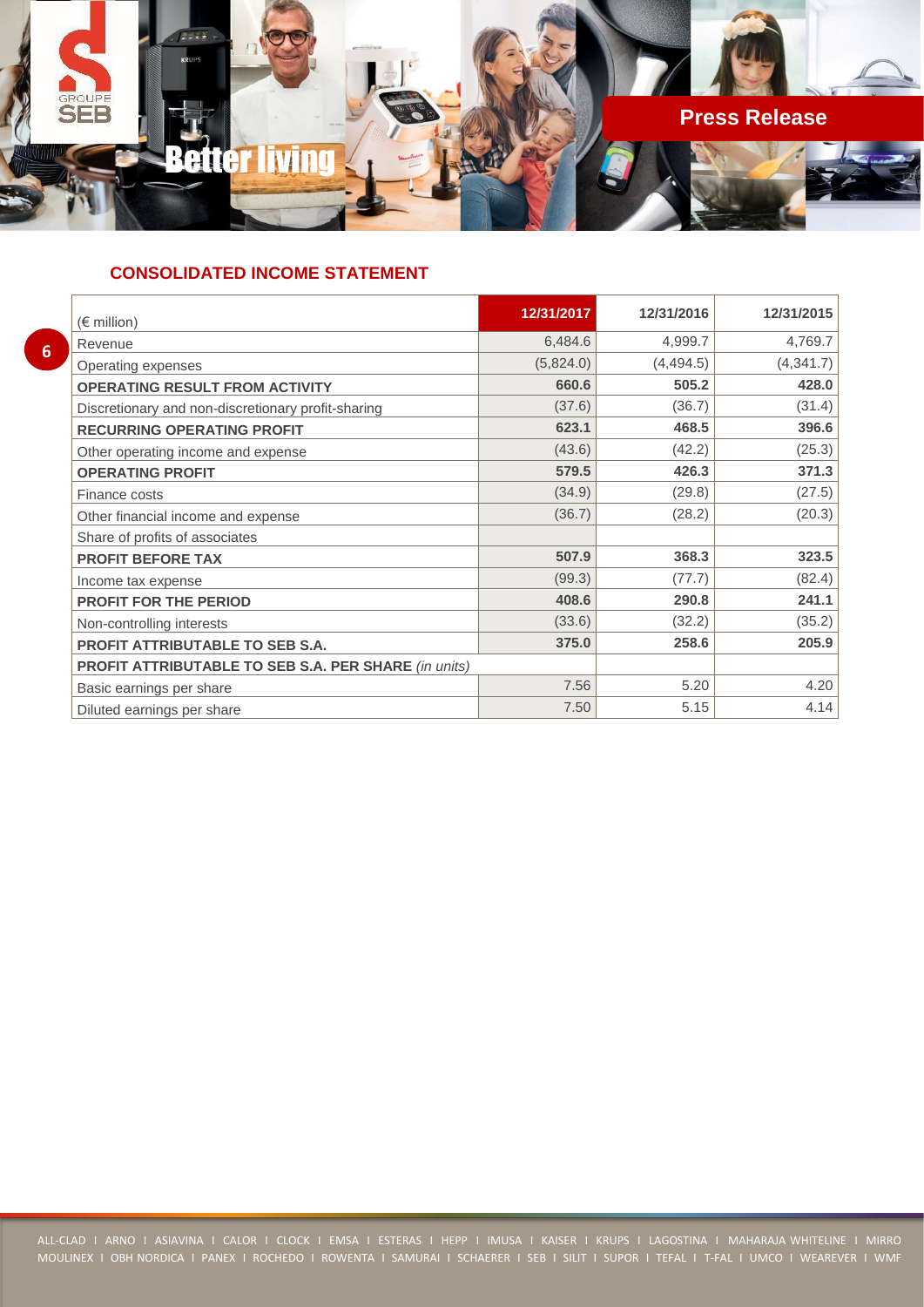

## **CONSOLIDATED BALANCE SHEET**

| ASSETS (in €m)                              | 12/31/2017 | 12/31/2016(1) | 12/31/2015 |
|---------------------------------------------|------------|---------------|------------|
| Goodwill                                    | 1,467.5    | 1,515.0       | 544.9      |
| Other intangible assets                     | 1,170.6    | 1,201.6       | 485.0      |
| Property, plant and equipment               | 820.5      | 836.8         | 596.5      |
| Investments in associates                   |            | 11.1          |            |
| Other investments                           | 33.8       | 18.0          | 16.7       |
| Other non-current financial assets          | 15.4       | 13.3          | 10.4       |
| Deferred taxes assets                       | 62.9       | 89.1          | 50.3       |
| Other non-current assets                    | 10.6       | 13.3          | 23.6       |
| Long-term derivative instruments            | 3.4        | 0.5           | 5.0        |
| <b>NON-CURRENT ASSETS</b>                   | 3,584.7    | 3,698.7       | 1,732.4    |
| Inventories                                 | 1,112.1    | 1,067.0       | 820.9      |
| Trade receivables                           | 1,015.8    | 1,052.9       | 886.0      |
| Other receivables                           | 100.0      | 100.6         | 90.2       |
| Current tax assets                          | 73.6       | 59.6          | 44.5       |
| Short-term derivative instruments           | 45.6       | 50.6          | 45.9       |
| Other short term investments                | 216.8      | 204.6         | 244.5      |
| Cash and cash equivalents                   | 538.6      | 414.5         | 770.8      |
| <b>CURRENT ASSETS</b>                       | 3,102.5    | 2,949.8       | 2,902.8    |
| <b>TOTAL ASSETS</b>                         | 6,687.2    | 6,648.5       | 4,635.2    |
| <b>LIABILITIES</b> (in €m)                  | 12/31/2017 | 12/31/2016(1) | 12/31/2015 |
| Share capital                               | 50.2       | 50.2          | 50.2       |
| Reserves and retained earnings              | 1,806.6    | 1,677.6       | 1,728.6    |
| <b>Treasury stock</b>                       | (67.3)     | (56.8)        | (71.2)     |
| Equity attributable to owners of the parent | 1,789.5    | 1,671.0       | 1,707.6    |
| Non-controlling interests                   | 174.8      | 165.2         | 200.1      |
| <b>EQUITY</b>                               | 1,964.3    | 1,836.2       | 1,907.7    |
| Deferred taxes                              | 216.7      | 272.5         | 70.1       |
| Long-term provisions                        | 354.0      | 384.1         | 185.8      |
| Long-term borrowings                        | 2,067.3    | 1,553.6       | 707.0      |
| Other non-current liabilities               | 47.3       | 45.7          | 41.7       |
| Long-term derivative instruments            | 20.7       | 10.5          | 3.5        |
| <b>NON-CURRENT LIABILITIES</b>              | 2,706.0    | 2,266.4       | 1,008.1    |
| Short-term provisions                       | 90.0       | 112.5         | 61.0       |
| Trade payables                              | 905.8      | 915.4         | 695.2      |
| Other current liabilities                   | 351.7      | 380.0         | 291.6      |
| <b>Current tax liabilities</b>              | 51.7       | 42.3          | 31.5       |
| Short-term derivative instruments           | 39.5       | 23.0          | 16.6       |
| Short-term borrowings (Note 12)             | 578.2      | 1,072.7       | 623.5      |
| <b>CURRENT LIABILITIES</b>                  | 2,016.9    | 2,545.9       | 1,719.4    |
| <b>TOTAL EQUITY AND LIABILITIES</b>         | 6,687.2    | 6,648.5       | 4,635.2    |

(1) After the finalization of entries relative to the WMF purchase price allocation.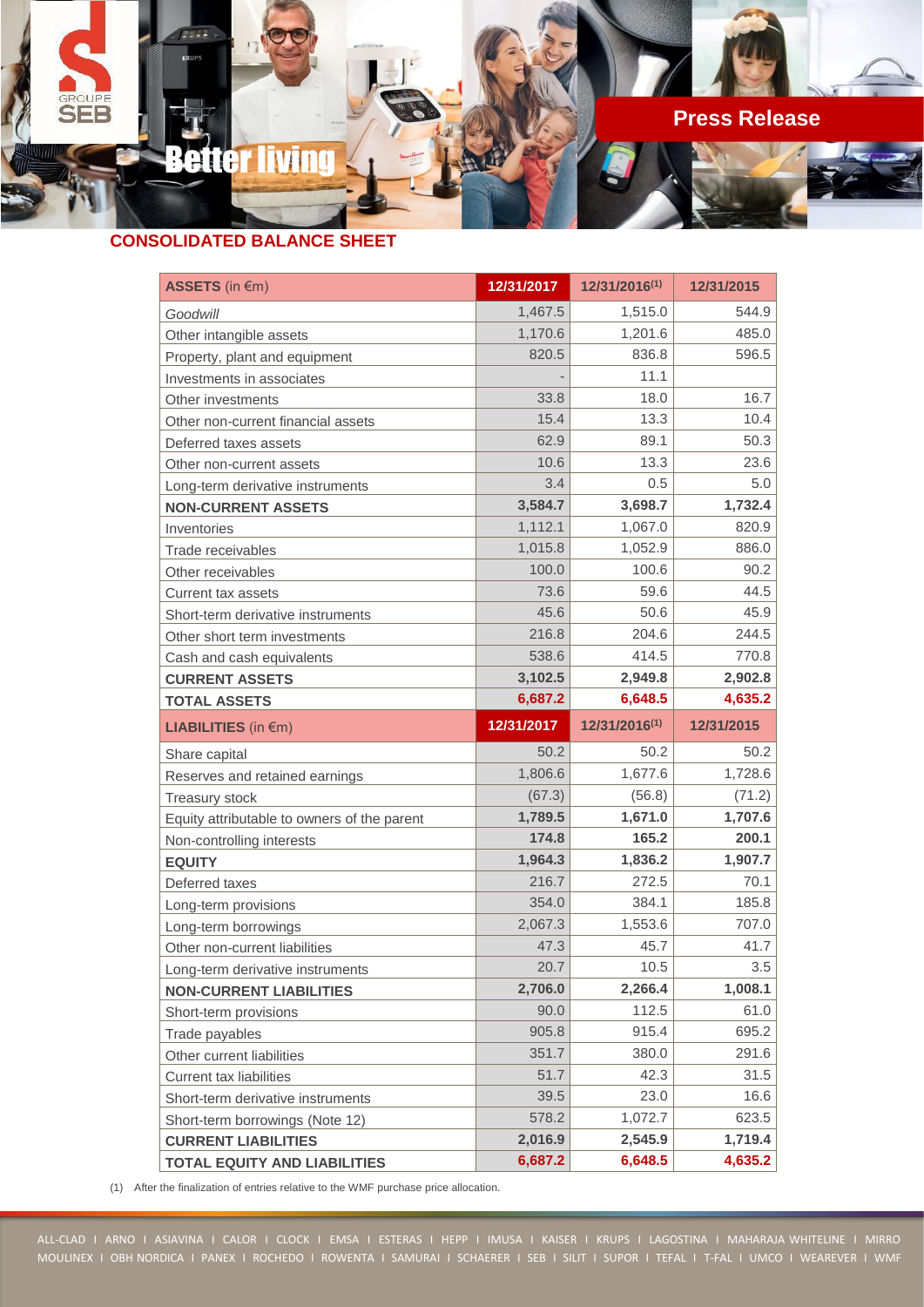

### *On a like-for-like basis (LFL) – Organic*

The amounts and growth rates at constant exchange rates and consolidation scope in a given year compared with the previous year are calculated:

using the average exchange rates of the previous year for the period in consideration (year, halfyear, quarter);

**GLOSSARY** 

- on the basis of the scope of consolidation of the previous year.
- This calculation is made primarily for sales and Operating Result from Activity.

### *Operating Result from Activity (ORfA)*

Operating Result from Activity (ORfA) is Groupe SEB's main performance indicator. It corresponds to sales minus operating costs, i.e. the cost of sales, innovation expenditure (R&D, strategic marketing and design), advertising, operational marketing as well as commercial and administrative costs. ORfA does not include discretionary and non-discretionary profit-sharing or other non-recurring operating income and expense.

#### *Adjusted EBITDA*

Adjusted EBITDA is equal to Operating Result from Activity minus discretionary and non-discretionary profit-sharing, to which are added operating depreciation and amortization.

### *Net debt – Net indebtedness*

This term refers to all recurring and non-recurring financial debt minus cash and cash equivalents as well as derivative instruments linked to Group financing having a maturity of under one year and easily disposed of. Net debt may also include short-term investments with no risk of a substantial change in value but with maturities of over three months.

#### *Operating cash flow*

Operating cash flow corresponds to the "net cash from operating activities / net cash used by operating activities" item in the consolidated cash flow table, restated from non-recurring transactions with an impact on the Group's net debt (for example, cash outflows related to restructuring) and after taking account of recurring investments (CAPEX).

*This press release may contain certain forward-looking statements regarding Groupe SEB's activity, results and financial situation. These forecasts are based on assumptions which seem reasonable at this stage but which depend on external factors including trends in commodity prices, exchange rates, the economic environment, demand in the Group's large markets and the impact of new product launches by competitors.*

*As a result of these uncertainties, Groupe SEB cannot be held liable for potential variance on its current forecasts, which result from unexpected events or unforeseeable developments.*

*The factors which could considerably influence Groupe SEB's economic and financial result are presented in the Annual Financial Report and Registration Document filed with the* Autorité des Marchés Financiers*, the French financial markets authority. The balance sheet and income statement included in this press release are excerpted from financial statements consolidated as of December 31, 2017 examined by SEB SA's Statutory Auditors and approved by the Group's Board of Directors, dated February 26, 2017.*